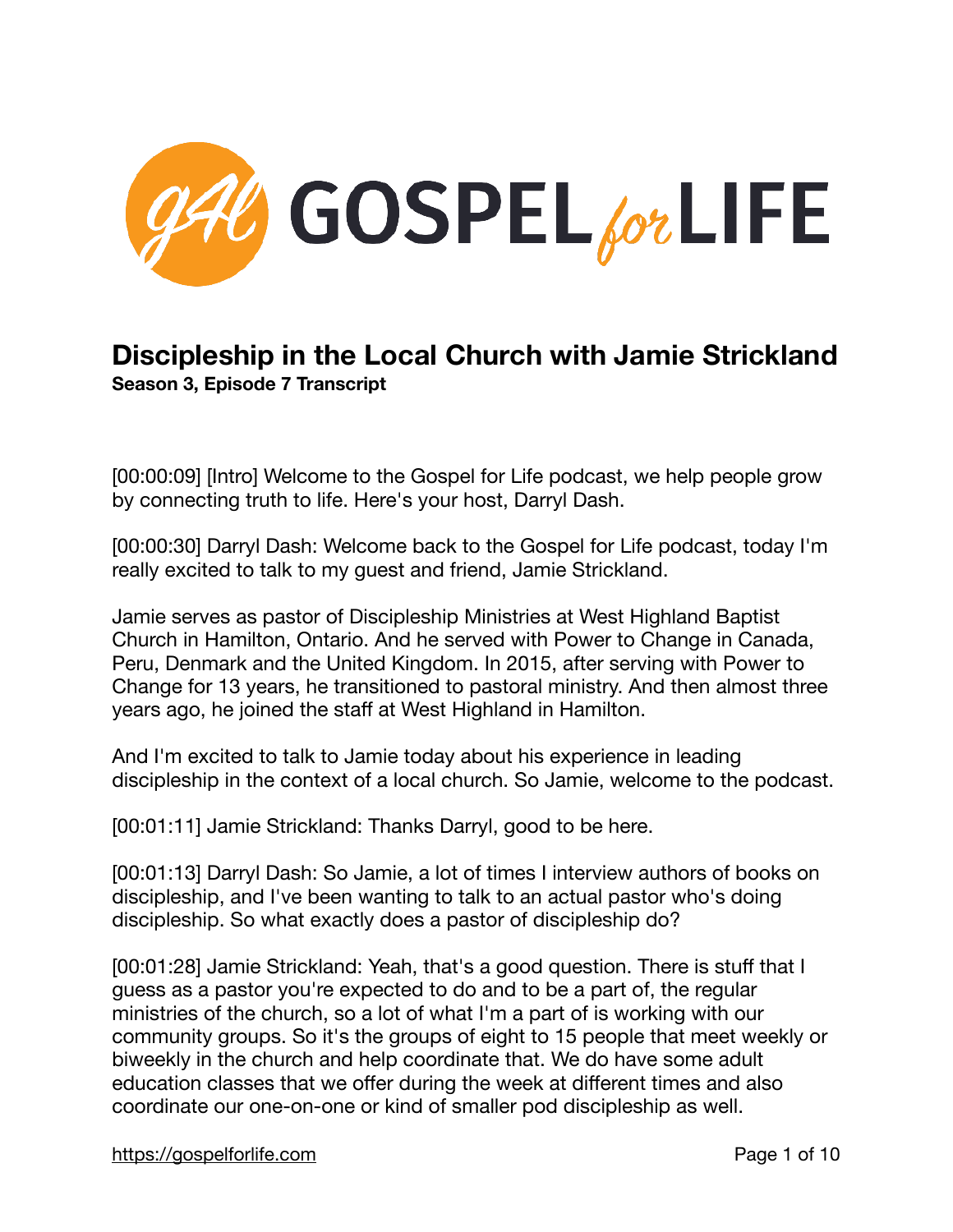And so some of it is coordinating, but a big part of it is trying to disciple some young men in the church as well, which is kind of what I'm really excited and passionate about.

[00:02:12] Darryl Dash: Did you end up working in the area of discipleship intentionally, or did it end up just being the direction that your ministry took, kind of by divine providence?

[00:02:22] Jamie Strickland: Yeah, well I really had my life changed when I was part of Campus Crusade for Christ at the time at York University, which became Power to Change. And that ministry really emphasized the value of not just assuming that everyone or that Christians know what they're talking about. Or that they know God's Word or they're regularly in God's Word or they know different spiritual practices, but actually investing intentionally in people to do that. And so I had someone come alongside me in my own walk with God that really helped me to grow. And then it just became something that I wanted to do in the life of other people. So eventually, I think God used it in my life, and then it caused me to want to be invested in other people's lives by discipling them as well.

[00:03:11] Darryl Dash: So it's a good thing I talked to a lot of people who have been impacted by Campus Ministry, and it seems to shape two areas, maybe there are even three: evangelism, discipleship and just this hunger for a deep relationship. Is that what it birthed in you, a desire to really win people to Christ, see them grow, and then be part of a strong relational community growing together?

[00:03:39] Jamie Strickland: Yeah, for sure, and in some ways, it's partially unfortunate that those are the things that the church is called to do, but often neglects in what church kind of has become. Whereas on Campus, you're not putting on a big Sunday worship gathering, you're focusing on just when you have an hour or two during the week with someone. And so in those smaller groups or one on one context, you're talking more about evangelism. And I think when you're on campus as well, students are really thinking about what do I really believe? So there's a hunger to grow and to know more, and especially if you're on a secular campus, you're just being thwarted with all sorts of secular ideologies. And so there's a desire to grow and to know more yourself, but then there's a desire to share the gospel with others.

And so I think it's just that key point in someone's life where they're just open to those important aspects of the Christian life, evangelism and discipleship and just wanted to be on mission. It's a spiritual greenhouse, I think, for people.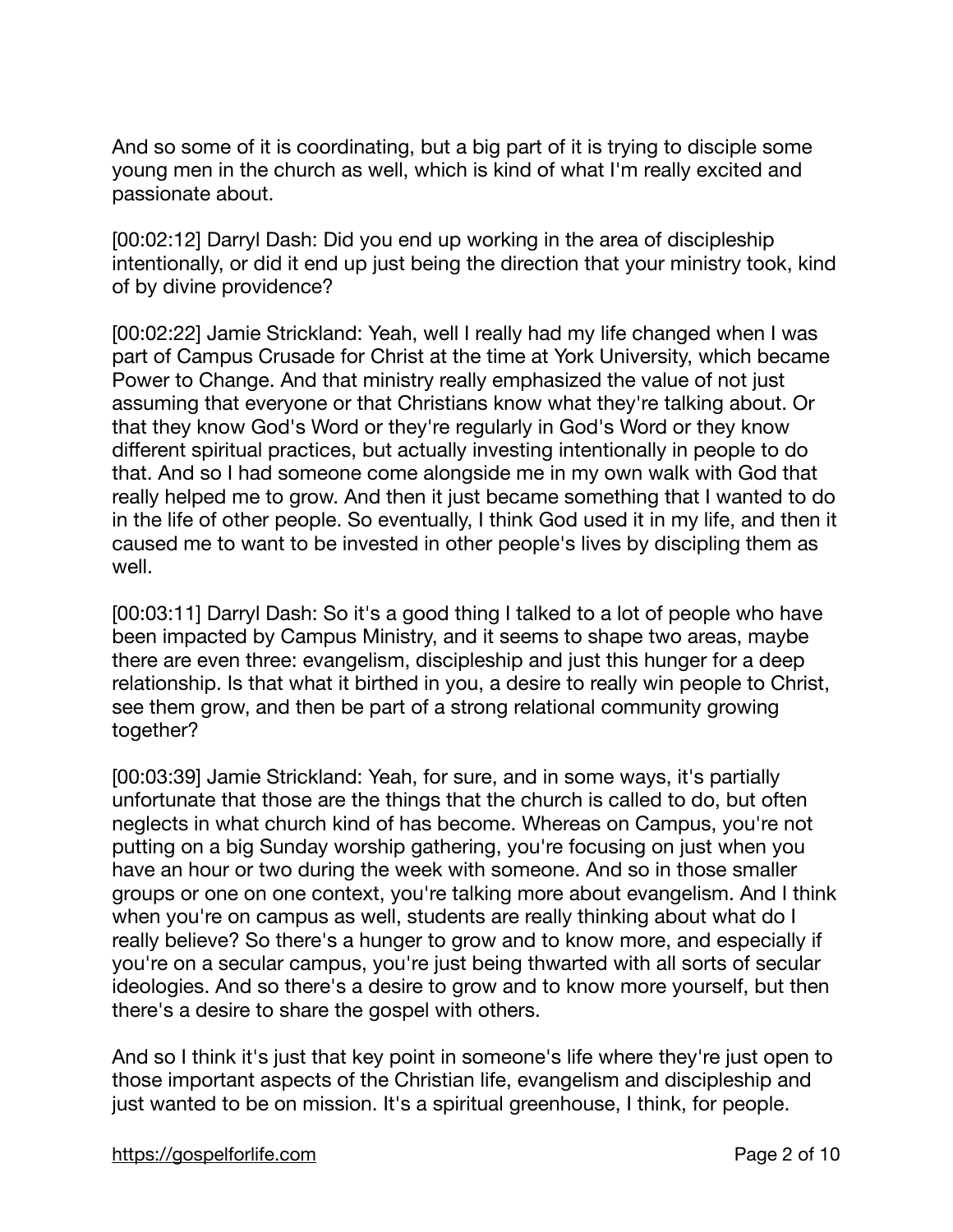[00:04:43] Darryl Dash: And it's really hard to replicate. I mean, it is a period of your life in which usually you're single and you're in a peer group that it's kind of like your own people. It's kind of hard to replicate later and you get a family, end up working, and life just looks a little bit different when you're out of school. But I know a lot of people have a hard time transitioning from that kind of ministry into the local church and finding some of the same things in the local church. So it is a real frustration that I know people feel. Maybe you can comment on that, but I wanted to ask you about how you actually begin learning about discipleship?

[00:05:18]: Jamie Strickland: Well, I guess first about the transition, yes, it is very hard. When you're a student, it's like what the disciples in their experience with Jesus, they had more time, they were with him day by day. And so when you're on campus, you're with people day by day, whereas, like you're saying, once you get a job and you have a family, you don't have as many spaces of free time to devote to these types of things. And so it does become more challenging for sure. And there has to be ways that you could be creative or think about how discipleship happens in everyday life, in the regular comings and goings of life, and not just Tuesday at 2:30 between classes. What was your second question?

[00:06:04] Darryl Dash: The second question was how did you begin to learn about discipleship? Were you discipled yourself or did you begin to strategize about how to make disciples or how did that happen?

[00:06:14] Jamie Strickland: Yeah, it was definitely being discipled. It's very key. I think discipleship is one of those things in some ways, like parenting, where a book can only take you so far. Eventually you remember what your parents did, for better or worse, with you, and then you're learning on the go as a disciple, with someone that you're discipling. And so books are definitely helpful, but for me, it was really being discipled by someone who, again, this was originally my time on campus, who took me out on campus to do some evangelism to share our faith. But then also then brought me back where we would then talk about what had just happened, and talked about how my walk with God is going. And so I think discipleship is definitely something that you learn by experiencing someone discipling you. And then again, like the disciples with Jesus, they experienced it with him, and then they were able to do that with others. So that's kind of how I came to be a part of discipleship.

[00:07:16] Darryl Dash: That kind of leads to a bit of a challenge. What would you say to somebody who maybe didn't experience that so they don't know how to make disciples because they've never experienced somebody investing in them intentionally in that way?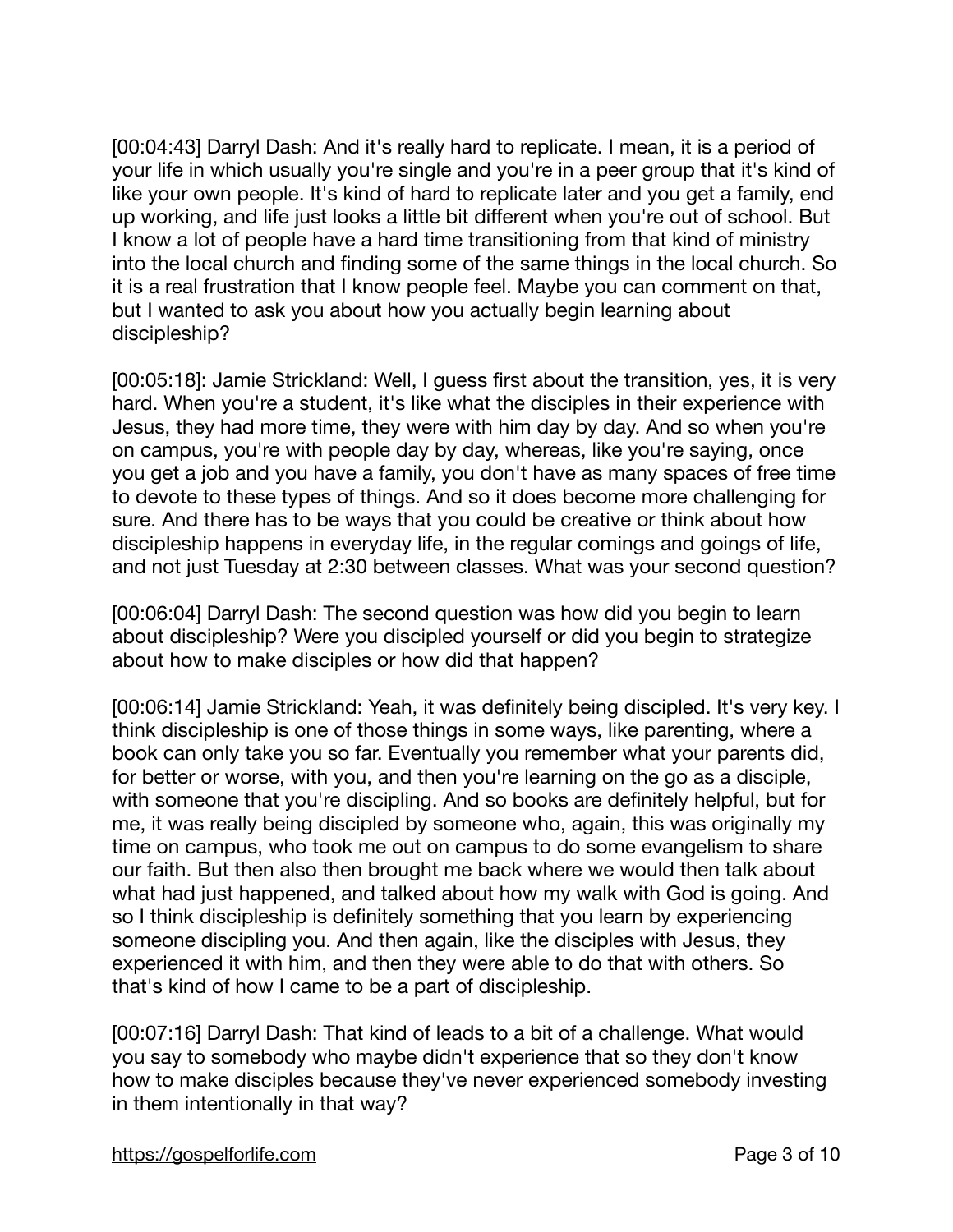[00:07:29] Jamie Strickland: Well one, it's never too late to be discipled. I would encourage you just as quickly as you are to go to a book is to go to someone whose life just as you observe them. I love my life to look more like this guy or this girl who I could just see is following Christ, and I'd love to kind of see behind the curtain a little bit into their life. And usually often if you ask someone would you meet with me just to help me grow my walk with God? Most people, mature Christians would love to do that with someone. So I'd say, ask someone, would you be willing to disciple me?

But as well, when you have a discipleship kind of lens, even as you're reading the Gospels, that's a great place to go. Just how did Jesus interact with the disciples? How did he model ministry? How did he do something with a crowd and then pull back with his disciples to teach them more? And then what do we even see in the Book of Acts with those disciples and how they went about ministry? And when you have that kind of lens on, you see things maybe that before you didn't see.

[00:08:41] Darryl Dash: Now this is really good Jamie.

You've already talked about as pastors we feel the responsibility to preach good sermons, and I'm a big believer in the importance of good sermons, but there are all kinds of things that we do that in the end after we're doing them. Sometimes we feel like we're still not being as intentional as we need to be in making disciples. Maybe we're ministering to the crowd, but we really don't know how to be more strategic than that. And we hope people are growing, but we're not really sure. So what advice would you give to pastors about how to become more intentional in building disciples, not just providing great sermons and crowd size events, but actually getting into intentional disciple-making in their ministry?

[00:09:25] Jamie Strickland: Yeah, I'd say for a pastor just to look at your current schedule and see where there are items in my Monday to Friday where I could potentially invite someone into that? And so I think there are a lot of times where we do things on our own where we could easily bring someone along with us. So it could be a visitation in a hospital, for example. Is there another person in your church you could bring with you to do that, even just as you're starting your sermon prep? I find, there's a lot of guys, even at my church, that do shift work, and they're available often during the day, so if I can meet with them as I'm prepping a sermon, just to demonstrate how I do that. So I think that's probably the first thing, is where can I just bring someone into what I'm already doing? So it's not adding another thing, it's just being more intentional with my schedule. And then the second thing is that really you just start with one person.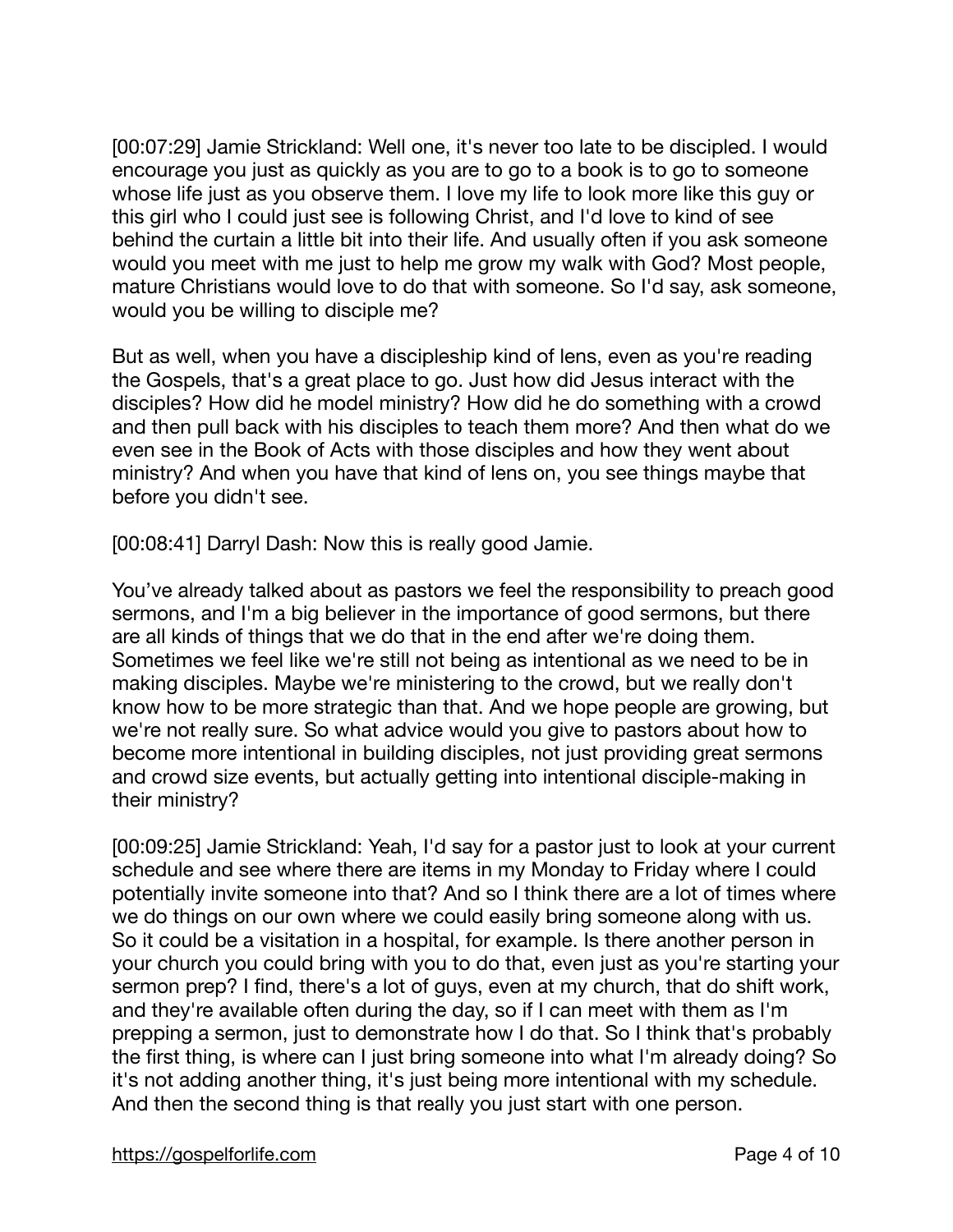[00:10:28]: I think sometimes we think we need to start a huge, massive program or something, but really it's the simplicity of just putting some space in your calendar to meet with someone. And whether that's on a Saturday morning or whether that's meeting with someone at their place of work for lunch on a weekly basis. There are always these little windows or pockets in our schedule that if we're going to say I'm serious about making disciples, again, not just oneto-many, but one-on-one, that I just need to put into my schedule. And again, I think for most pastors, there are probably many young men at your church who would love to meet with you and just go through some sort of content and material, even just to talk about life with you.

[00:11:16] Darryl Dash: And how would you advise they start, just with the invitation and then maybe reading passages of scripture or going through a book? Or is it just life on just getting to know each other and asking questions?

[00:11:29] Jamie Strickland: I don't think there's a one size fits all with making disciples. There's a balance that we have to find between intentionality and relationship. And sometimes if we get caught too much into a specific program or curriculum, we just try to jam everyone through the same thing. And often what works for one person doesn't work for another. So I think at the start it's just inviting someone out to coffee or to lunch, getting to know them. Especially if there's a young person in your life that you see, like I see some potential that if we met, I could see you becoming an elder at the church, or I could see you being a community group leader, or I could see you discipling someone else. I think often, especially for young men, hearing a word of affirmation from their pastor saying I see potential in you, their tail starts to wag. They get excited.

So we have a definition of a disciple that we use at West Highland, it's not original to us, but we say a disciple is someone who's following Jesus, being changed by Jesus and committed to the mission of Jesus.

[00:12:36]: And so often I would just ask a guy "Where do you think in those three areas, just following Jesus, being changed by Him or being committed to His mission, that you think you need to grow?" And oftentimes it is being committed to the mission. But I like doing book studies, I'm a reader, and so often I'll say "I'd love to commit to going through three books with you, one on something around following Jesus, one around being changed and one around being committed to the mission."

And a guy I'm discipline right now we started by going through *Desiring God* by John Piper, for just getting connected to Jesus. And for changed by Jesus, we actually use your book *Eight Habits for Growth*, which is very helpful and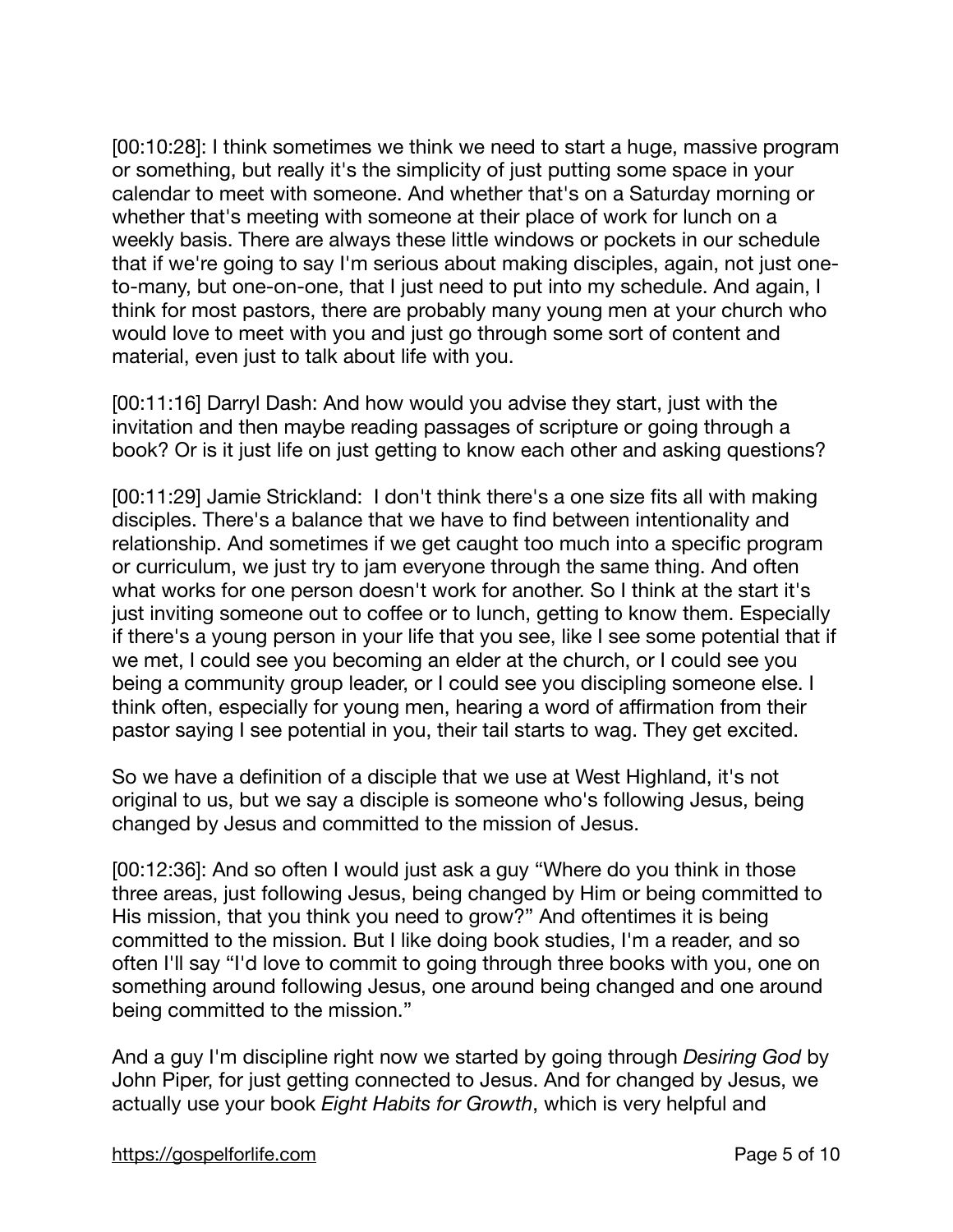practical for us in helping form the spiritual discipline: how is my life actually being changed? And right now we're just going through the Master Plan of Evangelism by Robert Coleman, for being committed to the mission of Jesus, helping him learn how he can make disciples himself.

[00:13:32] Darryl Dash: At the end of that process, would it be the challenge for him to continue with somebody else and disciple them, or how does that work when they've done that?

[00:13:41] Jamie Strickland: Yeah, exactly. And part of discipleship is at the beginning having a roadmap with the person and where we want it to go. So we're not just wanting this to be a relationship where it's just the two of us meeting weekly for five years with no endgame, but saying that after a year or two, I want to see you starting to disciple someone else. And so some of the things that we've talked about and things that I've modeled, I want to see that in you. And depending on that person, they might be ready to start discipling someone six months in, for another guy, it might be a couple of years. But again, that's why I'd say we have to try to go against the temptation to think one size fits all with disciple-making; that would definitely be the goal. And then the relationship between me and him then moves a bit more from discipleship to a bit more coaching. So as we're meeting together, perhaps even less frequently because you can't maintain so many relationships in your life at that intensity level. But we might then start to meet monthly and just talk about how's it going with the guys that you're discipling. And so it's not just cutting the cord, it's we're staying connected, but it changes the purpose of why we're meeting.

[00:14:55] Darryl Dash: So picture a pastor, they have an average-sized church, so maybe 150 people, maybe even smaller than that, and they're looking out there, they can see some guys that are hungry and they want to begin investing. How do they select the most strategic kind of guy to look forward to start with? What would you recommend?

[00:15:13] Jamie Strickland: Yeah, that's a great question, because I think one of the hardest things is when you make a commitment to someone who in the end isn't actually interested in discipling others themselves. And they just become someone who's just taking, and not looking to give as well. And so part of it has to be you have to have some sort of relational connection already where you've observed. And when I was with Power to Change, I know other ministries have used the acronym FAT [Faithful Available, Teachable], and so are they faithful in the things that you're already calling them to do? So they're already involved in a ministry, they're showing that they have that commitment, that faithfulness to both the ministry and to the Lord. Are they available? Is it someone who's just constantly missing appointments? It's going to be hard if they're not available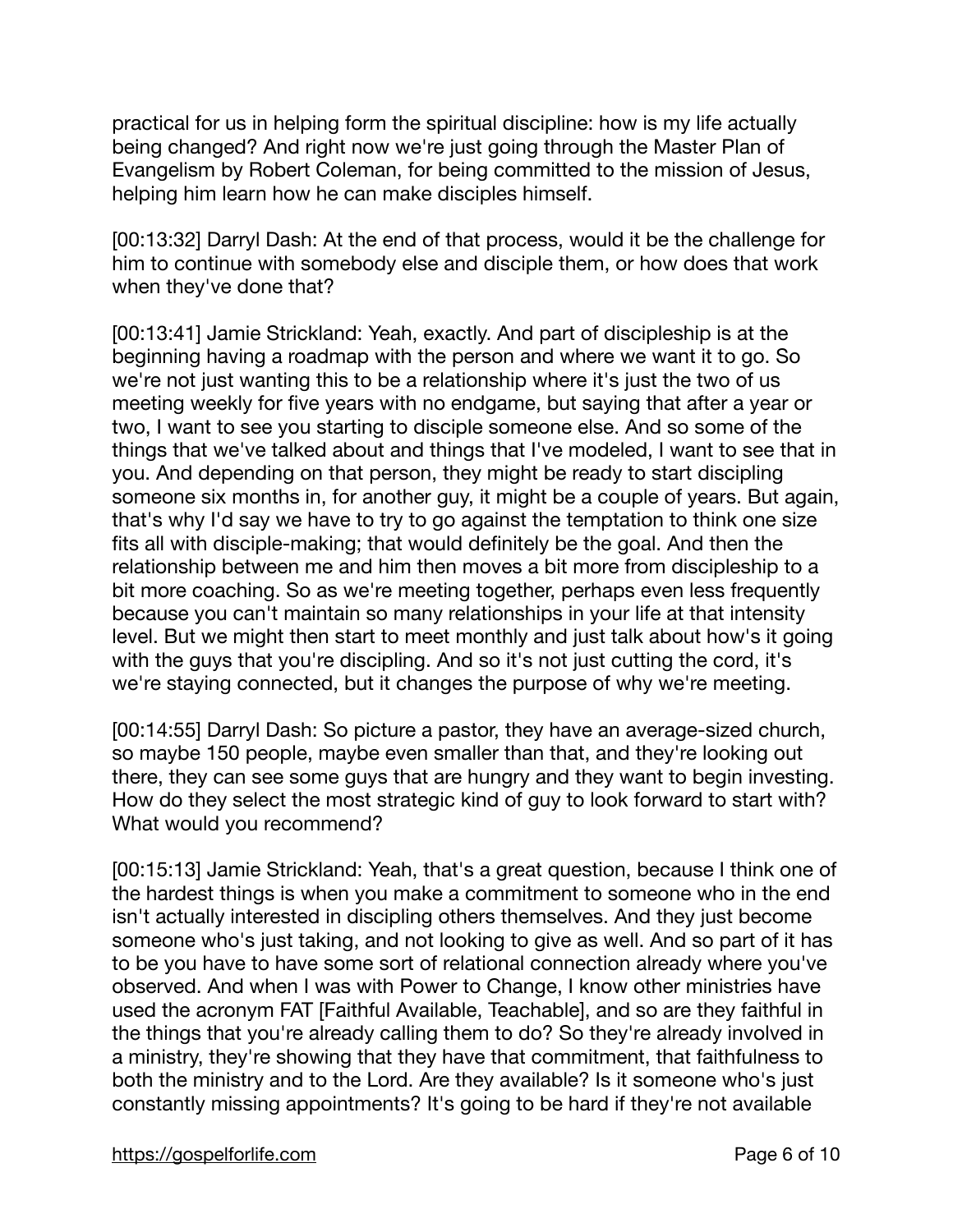and want to be involved with you. And then teachable, have you seen them learn and apply things in other contexts where you think yeah, if I just spent some time with this guy, I can really see him growing into someone who can make disciples himself.

[00:16:27]: So that's what I'm usually still looking for, it's an old acronym and kind of funny, but it is quite helpful for us. Sometimes there are those guys that are available, but they might not be the best person for it. Again, there's an opportunity cost with discipleship that you can't have that kind of one-on-one intentional relationship with 100 people. You got to pick just a few guys that are going to take what you're teaching them and look to pass that on to others.

[00:17:00] Darryl Dash: I imagine that after you've been in this relationship with some people, you're going to be disappointed occasionally. Maybe you pour into somebody and then you look back after six months or a year and you realize that maybe they're just not as interested as you'd hoped. How do you handle disappointment, which I think obviously Jeans even faced, so what advice would you give?

[00:17:20] Jamie Strickland: Well I think that's part of it, is knowing that even Jesus faced disappointment in guys that He was investing His time in. Ultimately, we can just be faithful to what we feel God has called us to do. This might be just more general advice on disappointment. It's just that I can't own and carry everything that goes wrong in my life. I just look to be faithful to what God has called me to do. So even when looking at Jesus' selection of the twelve disciples, he spent the previous night in prayer before, and it's recorded that he then called those twelve disciples to himself. So am I spending time in prayer beforehand and if I've done that, in the end, I can only be faithful to do what God has called me to do. And entrust to Him that the fruit will come as a result of me abiding in Him and then being faithful to what He's called me to do.

[00:18:28] Darryl Dash: This might be a personal question for you, but do you ever get overwhelmed? You're in a fairly sizable church, and I know you've got other elders and pastors working, but do you ever get overwhelmed with the enormity of the challenge of we've got a lot of people here and we've got to care for these people? I know even sometimes in smaller churches, I feel that. I'm the pastor of a church plant and I look out and I can feel overwhelmed by even a small number of people. So do you feel that and how do you handle that feeling of like man, it's such a big challenge and responsibility to pastor all these people?

[00:19:05] Jamie Strickland: Yeah, it is overwhelming because you do wish you had either more hours in the day or more time to spend with people. But in the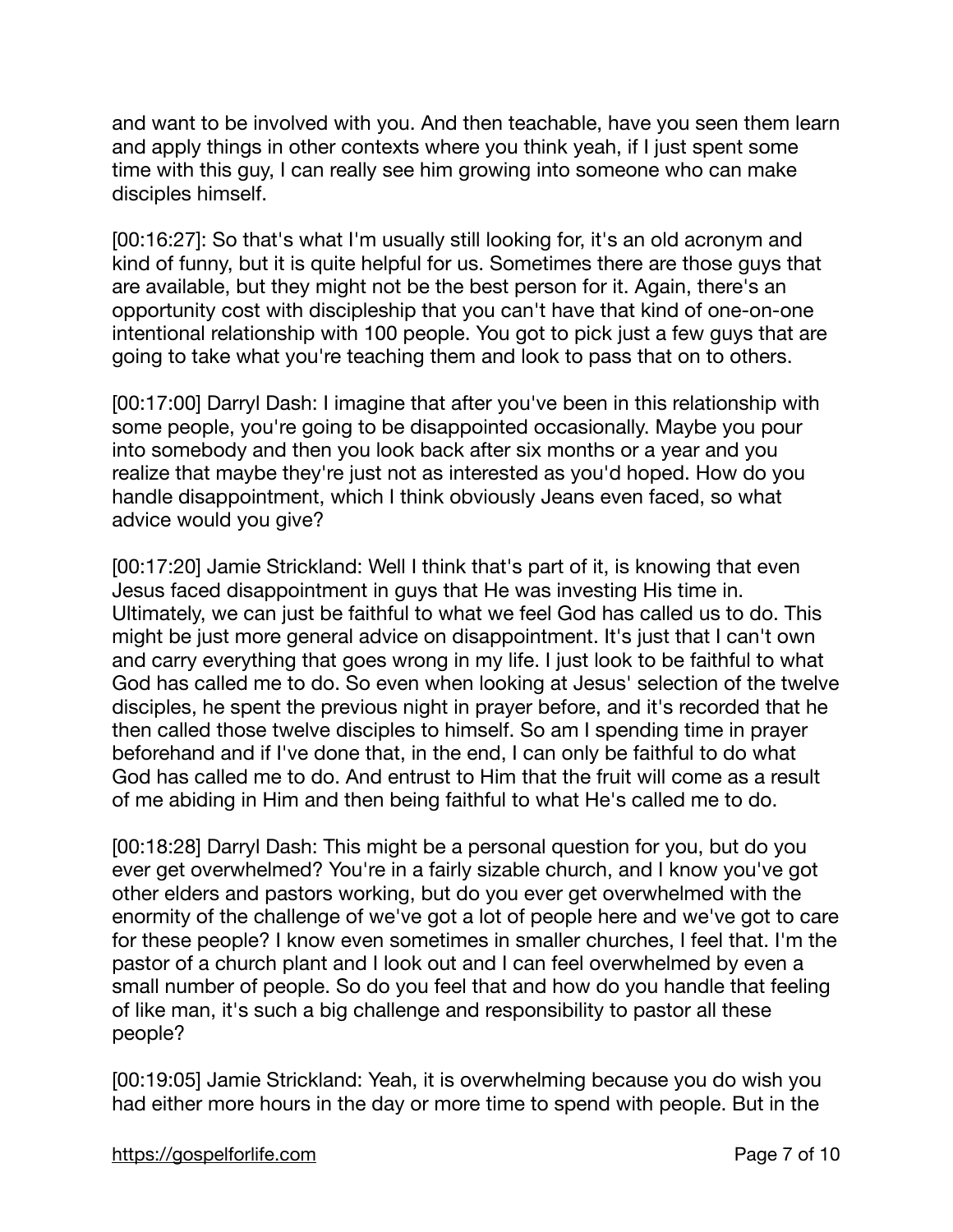end, I think I just have to keep going back to the way Jesus model thinks. He had crowds following him, He fed 5,000 plus, but concerned himself most with those twelve guys who were going to reach the masses. He knew He was in His human body and could not be everywhere with everyone at all times.

And so I look over the crowd, even of my church Lake West Highland, I think I can't meet with everyone, but I can meet with a few who will meet with a few. Who will then hopefully build this disciple-making culture in our church where disciples are being made, raised up and begin multiplying. Where our church has that healthy balance of a great Sunday morning worship experience with great preaching, where they're being fed that way. But they are also involved in a smaller group connection with people who are investing in them relationally more deeply in a way that I, as a pastor can't.

[00:20:18] Darryl Dash: That's really helpful. Jamie, are there any resources that you would recommend if there's a pastor or a church leader out there that wants to learn more about making disciples?

[00:20:29] Jamie Strickland: Yeah, for sure. I think I've already mentioned *The Master Plan of Evangelism*. That's a classic. I think it was written in the 60s originally, but I still keep coming back to it. It's very concise but very helpful. Basically a look at how Jesus made disciples, and how He used three years of public ministry to really invest in those twelve. And what are those principles that we see in His life from then that we can apply today? I think that's a great one. Another one that I've read recently that I find really helpful is called *Walk With Me* by Bill Mowry. And Bill has over the last few years been in a bit of a coaching/discipleship/relationship with me. And I've really found him personally, someone who makes disciples himself in his own life, but also then just the principles in that book, Walk With Me, I found very helpful for just a person who's looking to start somewhere. So I'd give those two books a recommendation for sure.

[00:21:28] Darryl Dash: I'm impressed by both of those. The Robert Coleman book is amazing. And what I find really interesting is he's just one of those guys that I've actually heard him at a church planting conference. I think he's in his 80s now, and if you look around when he's teaching, there's not a huge crowd there because people tend to be drawn to the new and the flashy or whatever. But if you go in, you just discover his passion is there, and I would say he's a Sage. The people that are there, man, they're soaking it up because they know they're in the presence of somebody who's really unique.

I would also echo Bill Mowry's work is really valuable, so I appreciate him, and his writing has been really helpful too.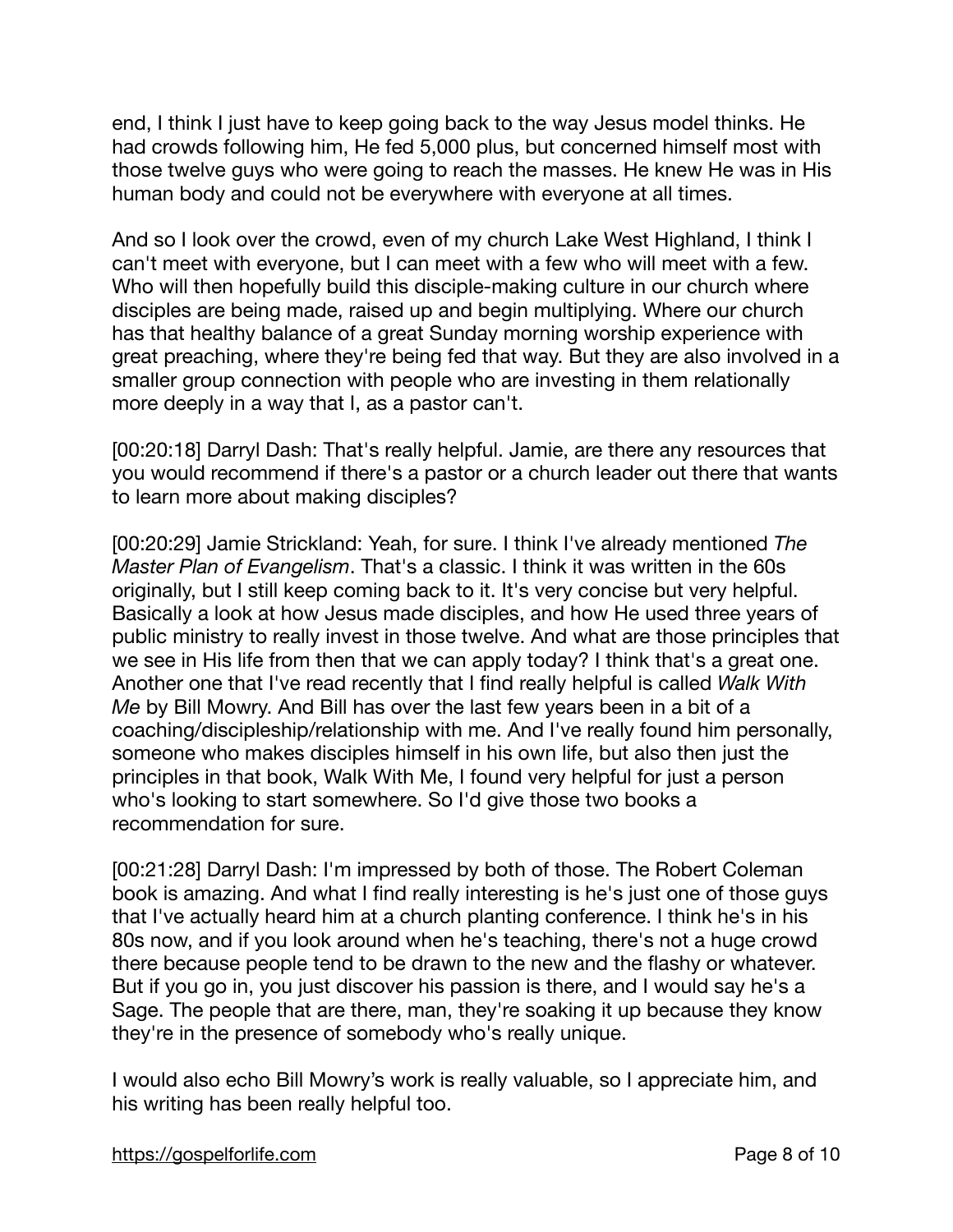So Jamie, I really appreciate talking to a pastor who's in a local church. You're just helping to flesh out what it looks like, so I really appreciate you sharing your wisdom with us today. I wanted to ask you a couple of personal questions as we get to the end of this interview. What has God been teaching you lately in your life?

[00:22:32] Jamie Strickland: I think over the past year, as you know, Darryl, our family has gone through a bit of tragedy. About a year and a half ago we lost our eleven year old son, he was killed in a car accident. And I think just the past year going through that, I've just seen God constantly teaching me about His faithfulness to His promises. And there are so many promises we have from God and His Word. And when we're not going through something, sometimes it's hard to really appreciate or love and embrace and cling to those promises. But I've just seen over this past year that God has been true to His Word. He is a sovereign God who oversees all things but is working them out for His glory and our good. He's held us fast, my wife and I over this past year. I've seen how He's used His church to come around us, both our local church West Highland and the broader church community, just showing so much care and love toward us.

[00:23:44]: It just made me reflect even in the last year going through the Bible in a year and just as a result of going through something so difficult, just time and time again, I said yes, this has been true, yes this is true. Lord you promised that you'd be near to the brokenhearted, you promised that nothing will ever separate us from your love. God, you've shown us that when your church is actually operating as it's supposed to in a community, it's just such an amazing community to be a part of and a special community that should be that city on a hill. And so I've just seen over this past year how all those promises are true and even in the midst of the hardest of times. So that's somewhat of a broad answer, but I think God is sovereign, God is good, and God is faithful through the hardest of things that we could experience in this life.

[00:24:42] Darryl Dash: It may be you've already answered this, but what's encouraging you lately? I feel like you've almost answered that, but I'll ask it anyway. Has there been anything else encouraging to you?

[00:24:52] Jamie Strickland: Yeah, I think just to see even as we're going through COVID as well as the past number of years, but just seeing as we've been able to gather back together in God's church. And just seeing the excitement of people coming together and praising the Lord, even the last number of weeks or months now worshiping God together just without masks. And the church has just been like wow, I remember hearing this loud singing before and I haven't